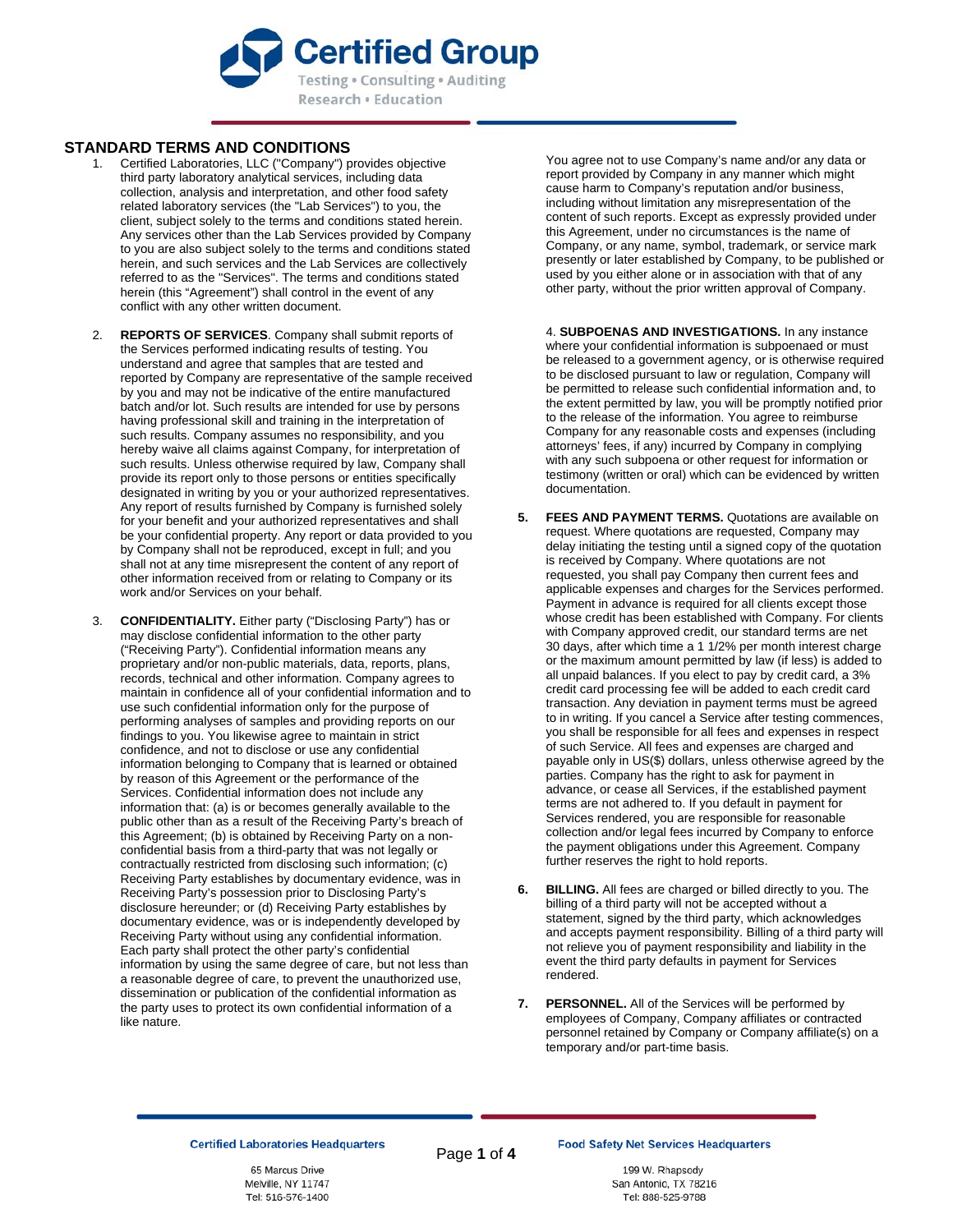

Company or Company affiliate(s) (as applicable) will be solely responsible for the negligent acts, errors and omissions of their respective employees, agents, representatives, subcontractors and any other person performing Services under this Agreement.

- **8. RUSH ANALYSES.** A surcharge is usually added to the list fee if rush analysis is requested. The surcharge will depend upon the analysis to be performed. Rush analysis service is offered contingent upon availability and pre- arrangement with Company.
- **9. DELIVERY OF SAMPLES.** Upon timely delivery of samples, Company will use commercially reasonable efforts in meeting standard turnaround times. The risk of loss or damage to the sample during shipment remains with you. Company will advise you of samples which are missing or received in damaged, contaminated, or improperly preserved condition. The risk of loss or damage to the sample will be assumed by Company at the time possession of the sample is delivered to an employee of Company; however, Company's sole responsibility in the event of such loss or damage shall be to pay for the cost of delivering a substitute sample. Company reserves the right to refuse to accept or to rescind acceptance of any sample, which in the judgment of Company is likely to pose any unreasonable risk in handling and/or analysis. You represent and warrant that any sample containing any hazardous substance which is to be delivered to Company will be packaged, labeled, transported, and delivered in accordance with applicable laws.
- **10. PRODUCT RECALL**. Any action taken by you based on results designated by CLI as "preliminary" or "verbal" or "partial" are at your own risk. To the extent practicable, you agree to give notice to and consult in good faith with Company prior to initiating a recall of any product based on the final test results provided to you by Company. However, any decision to recall or withdraw product based on final test results is your sole responsibility, and you acknowledge and agree that you accept sole responsibility for and agree to hold Company harmless from any claims (whether direct or from third parties) or liabilities arising from a product recall, including any product recall or withdrawal based on tests performed by Company, to the extent permitted by law.
- **11. QUALITY ASSURANCE.** Company will perform the Lab Services consistent with its laboratory quality assurance standard operating procedures. It shall be your exclusive responsibility to confirm that Company's standard practices will meet your needs prior to placing an order for work. If you desire an alternative to these standard practices, such request must be made in writing and agreed to in writing by Company prior to sample acceptance.
- **12. RETENTION OF SAMPLES.** After the analytical results have been reported, samples are routinely retained in our storage facilities for 7-14 days, after which the samples may be destroyed. Prior arrangements must be made if samples are to be held for longer periods or returned to you. Company may charge a monthly fee for long-term storage.
- **13. OBLIGATION TO PROVIDE SERVICES.** Company shall only be obligated to perform those Services for which it has accepted an order submitted by you, subject to Company's right

to cease performing the Services due to failure to pay invoices when due.

- **14. HAZARDOUS MATERIALS.** Unused portions of samples found or suspected to be hazardous or to contain hazardous materials according to state or federal guidelines may be returned to you upon completion of the analytical work. The cost of returning the sample may be invoiced to you. The sample and portions thereof remain your property at all times.
- **15. SAMPLE CONTAINERS.** Company may provide sample containers upon request. Company reserves the right to charge a fee for sample containers.
- 16. **RETENTION OF REPORTS.** Company ordinarily retains hard copies of analytical reports for a period of 3 years and electronic copies for a period of 7 years, after which time the reports may be destroyed.
- **17. SERVICES AND REVIEWS**. To the extent that you engage Company to perform Services, such Services shall be described on a scope of work or sample submission form. It is necessary for us to assume that the paperwork submitted with a sample describes the testing protocol desired. Any changes to this protocol must be submitted to Company in writing. You are responsible for determining whether the testing protocol requested by you complies with any and all applicable federal, state and local laws, rules and regulations governing your business and/or products; and you agree to hold Company harmless from and against any demand, claim, cause of action, judgment, liability, damage, cost or expense (including attorney's fees) suffered by you, Company or any third party arising from or related to Company's performance of the testing protocol requested. Company makes no representation or warranty that the testing protocol requested by client is effective and/or suitable for the purpose for which the tests will be performed, and Company takes no responsibility for client's regulatory compliance and reporting. To the extent that you engage Company to perform a review of your facilities or operations, a scope of work shall set forth the specific area or matter which you desire Company to review (the "Scope of Review"). You shall allow Company access to your facilities as necessary to perform the Scope of Review, and shall provide a safe work place and working conditions for Company. Company will perform the review, applying its expertise and know-how, to identify deficiencies, areas of improvements and to make recommendations to improve your product safety ("Deficiencies and Recommendations"). Company shall have no obligation to review or bring to your attention matters and concerns that are outside of the Scope of Review, even if such matters are brought to the attention of Company incident to performing the review. At the conclusion of the review, Company will provide a written report setting out the Deficiencies and Recommendations, if any. Company does not represent or warrant that Company will identify all existing deficiencies and areas of improvement, nor does it represent or warrant that its recommendations, if adopted, will ensure the safety of your products.

## **Certified Laboratories Headquarters**

65 Marcus Drive Melville, NY 11747 Tel: 516-576-1400

199 W. Rhapsody San Antonio, TX 78216 Tel: 888-525-9788

**Food Safety Net Services Headquarters**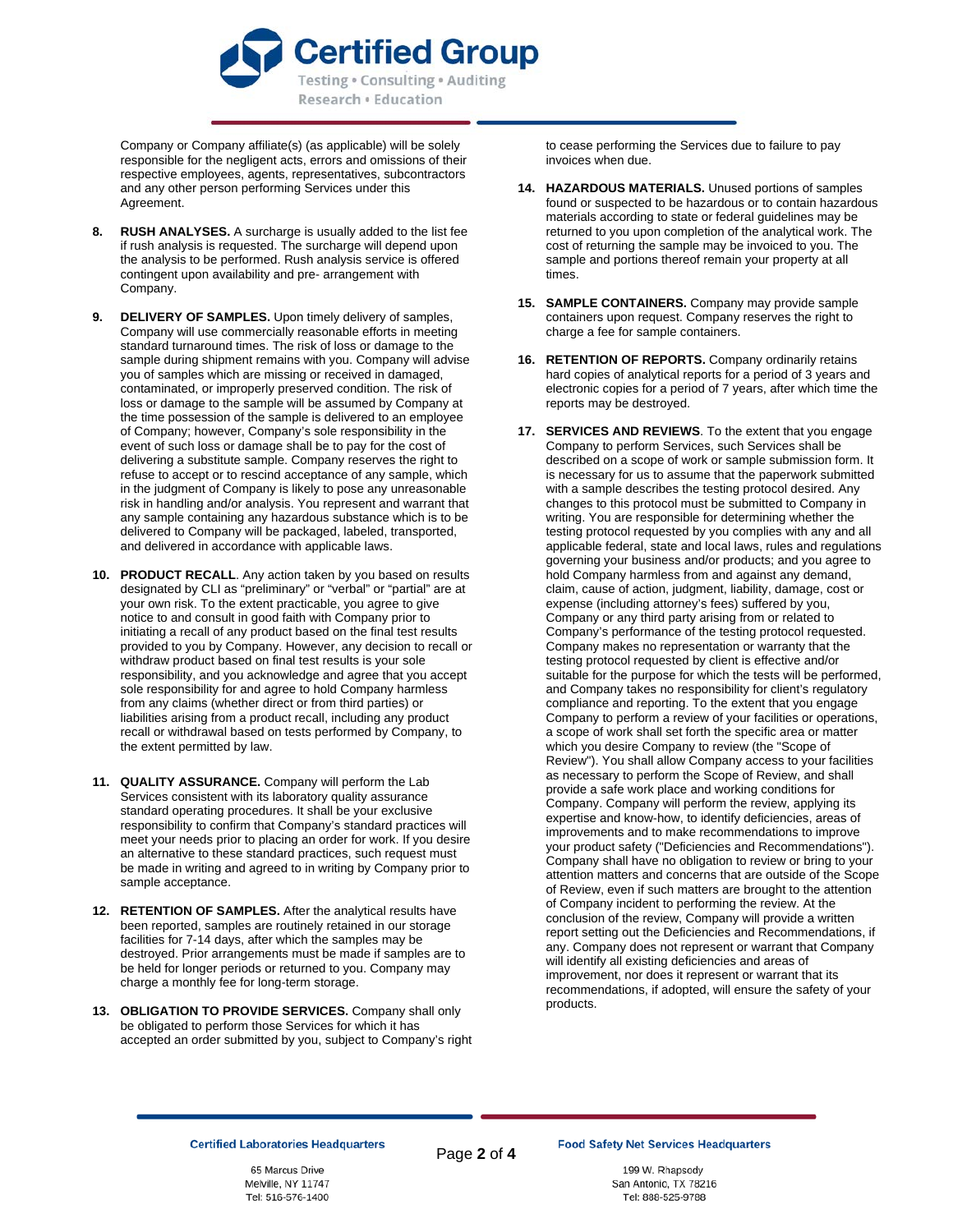

- **18. WEBSITE; PORTAL**. Company may provide you online access to test results and other data management tools, via Company customer portal (the "Portal"). Your use of the Portal and any available software on the Portal are governed by the Portal Terms of Use, Company's Privacy Policy and such other agreements, user manuals and training materials available via the Portal or otherwise required by Company.
- **19. IMPORTS**. Whereas Company is requested to perform analyses on imported goods placed on Detention by the Food and Drug Administration (FDA), you will grant Company and its employees or agents, full access to the entire shipment as detailed on the FDA Notice of Action. You will be solely responsible for supplying Company with all required documentation to develop and execute sampling plans according to FDA guidelines. Company assumes no responsibility and will not be held responsible if you supply inaccurate documentation or neglect to provide requested documentation in its entirety.
- **20. LIMITED WARRANTY AND LIMITS OF LIABILITY; INDEMNITY.** Company warrants that it will perform the Lab Services consistent with its laboratory quality assurance standard operating procedures. Company warrants that it will perform the requested test, for the sample as submitted, and will either (i) follow all procedures consistent with a validated method per ISO 17025 and the manufacturer of the testing kits, or (ii) if directed by you, follow the specific procedures specified by you. THE PARTIES RECOGNIZE THAT IT IS POSSIBLE FOR A TEST KIT TO PRODUCE AN INACCURATE RESULT EVEN IF ALL PROCEDURES ARE PROPERLY FOLLOWED, AND THEREFORE Company DOES NOT WARRANT THAT THE TEST KITS WILL PRODUCE ACCURATE RESULTS WHEN ALL PROCEDURES ARE PROPERLY FOLLOWED. THE FOREGOING EXPRESS LIMITED WARRANTY IS EXCLUSIVE AND IS GIVEN IN LIEU OF ALL OTHER WARRANTIES, EXPRESSED OR IMPLIED. With respect to any and all Services, Company AND ITS AFFILIATES DISCLAIM ALL WARRANTIES, EXPRESS OR IMPLIED, INCLUDING ANY WARRANTY OF FITNESS FOR A PARTICULAR PURPOSE OR OF MERCHANTABILITY. THERE ARE NO REPRESENTATIONS OR GUARANTEES UNDER THIS AGREEMENT, OR IN ANY OTHER AGREEMENT OR COMMUNICATION, CONCERNING SERVICES, OR THE QUALITY, ACCURACY, OR FITNESS OF THE SERVICES, OR THAT THE SERVICES SHALL INSURE THE SAFETY OF ANY PRODUCT ASSOCIATED WITH THE SERVICES.

You agree to defend, indemnify and hold Company and its officers, directors, employees and shareholders from and against any and all damages, liabilities, costs and expenses (including reasonable attorneys' fees) ("Liabilities") incurred by Company as a result of any claim, demand, action or lawsuit asserted against Company arising out of or relating to your negligent acts and omissions, or arising out of any violation of your obligations set forth in this Agreement.

IN NO EVENT SHALL COMPANY BE LIABLE FOR INDIRECT, SPECIAL, INCIDENTAL OR CONSEQUENTIAL DAMAGES INCLUDING (BUT NOT LIMITED TO) DAMAGES FOR LOSS OF PROFIT OR GOODWILL REGARDLESS OF (A) THE NEGLIGENCE (EITHER SOLE OR CONCURRENT) OF COMPANY AND/OR (B) WHETHER COMPANY HAS BEEN INFORMED OF THE POSSIBILITY OF SUCH DAMAGES.

Company's total liability to you in connection with the Services for any and all injuries, losses, expenses, demands, claims or damages whatsoever arising out of or in any way related to such Services, from any cause or causes, shall not exceed an amount equal to the lesser of (a) damages suffered by you as the direct result thereof, or (b) the total amount paid by you or owing by you for the Services provided under the specific scope of work or sample submission form submitted by you, out of which the damages arose. We accept no legal responsibility for the purposes for which you use the Lab Services test results. Nothing herein shall be construed as a recommendation for use or distribution of the samples or products tested. Results contained in any report relate only to the items tested and described in any report.

- **21. TERMINATION**. The Services and/or this Agreement may be terminated by either party upon notice to the other party. If the Services and/or this Agreement is terminated by either party for any reason, Company shall be paid in full for all Services that have been fully or partially performed through the termination date, and you shall be provided with a report of any Services conducted prior to termination.
- **22. FORCE MAJEURE**. Except for payment of amounts due, neither party will be liable for any delay, failure in performance, loss or damage due to causes beyond such party's reasonable control, such as fire; flood; lightning; earthquakes; power failures or blackouts; severe weather; explosions; wars or armed conflicts; national, state or local emergencies; governmental authority or action; epidemics; pandemics; civil disobedience; shortage of labor or materials; labor disputes; strikes, or other concerted acts of workers; embargoes; acts of God; acts of terrorism, or acts of vandalism or acts otherwise known as "Force Majeure".
- **23. LAW AND VENUE.** This Agreement is governed by the laws of the State of Delaware. [The parties agree that the exclusive venue for any dispute between the parties under this Agreement shall be the state or federal courts located in Wilmington, Delaware and the parties agree to submit to the personal jurisdiction in such courts.
- **24. ENTIRE AGREEMENT; AMENDMENT.** This Agreement represents the entire agreement between you and Company and supersedes all prior negotiations and agreements with respect to the subject matter hereof. This Agreement may be amended only by a written agreement signed by an authorized representative from each party hereto; provided, however, that no purchase order or other order for work shall be accepted by Company which includes any conditions that vary from the above described Standard Terms and Conditions, and Company hereby rejects any conflicting terms contained in any acceptance or order submitted by you.
- **25. ASSIGNMENT.** You may not assign any of your rights or delegate the performance of any of your obligations under this Agreement without the prior written consent of Company.
- **26. AUTHORITY TO SIGN/ELECTRONIC SIGNATURES**. The person executing this Agreement on behalf of client represents that he/she has the authority to sign this Agreement on behalf of the client. Client further agrees that the electronic signature, whether digital or encrypted, of client

## **Certified Laboratories Headquarters**

65 Marcus Drive Melville, NY 11747 Tel: 516-576-1400 Page **3** of **4**

199 W. Rhapsody San Antonio, TX 78216 Tel: 888-525-9788

**Food Safety Net Services Headquarters**